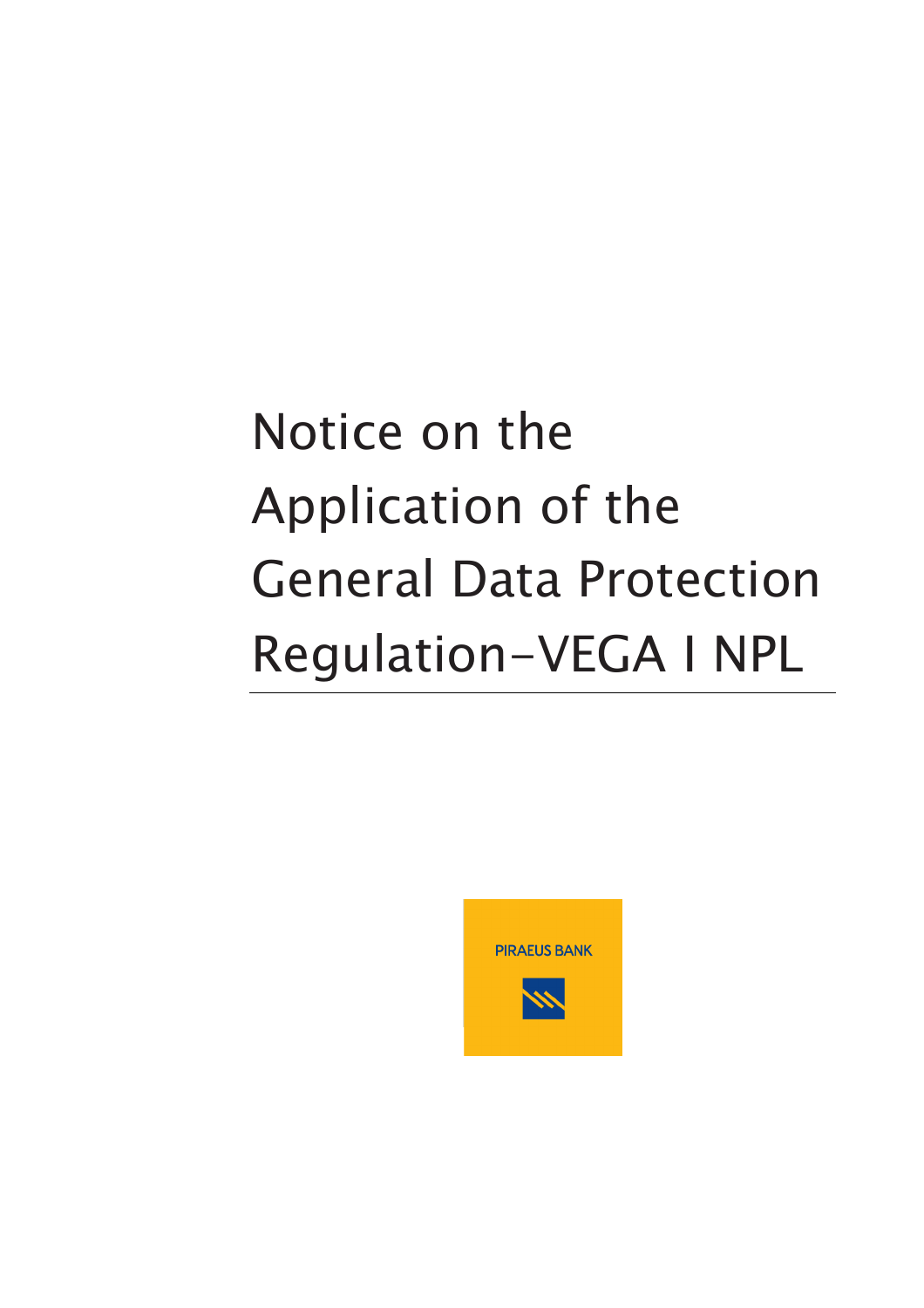

The special purpose vehicle under the company name Vega I NPL Finance DAC, a designated activity company incorporated under the laws of Ireland, with registration number 672238, and having its registered office at Fourth Floor, 3 George's Dock, IFSC, Dublin 1, Ireland, hereinafter referred to as the «Company», in its capacity as the Controller of Personal Data, in the context of the General Data Protection Regulation (EU) 2016/679 which entered into force on 25/05/2018, hereinafter referred to as the "GDPR" as currently applicable, and in the context of Law no. 4624/2019 regarding Personal Data, under the heading "Personal Dara Protection Authority, implementation measures of the Regulation (EU) 2016/679 of the European Parliament and of the Council of 27 April 2016 on the protection of natural persons with regard to the processing of their personal data, and the incorporation into the national legislation of the Directive (EU) 2016/680", hereinafter referred to as the «Law» and the current legislative and regulatory framework, hereby provides you with the following information regarding the processing of your personal data and your rights as a data subject.

The present notice is addressed to individuals who by virtue of a loan or credit agreement with Piraeus Bank (hereinafter referred to as "the Bank") were liable to the Bank in their capacity as debtor and/or co-debtor and/or coobligor and/or guarantor and/or collateral provider, including heirs thereof, (hereinafter referred to as the Debtors) in relation to loan/ credit receivables arising from non-performing loans, which have been assigned to the Company by virtue of a credit and loans receivables assignment agreement, hereinafter referred to as the «Portfolio», pursuant to Law no. 3156/2003. Through this assignment, the Company became the owner of all receivables and rights deriving from the loan agreements included in the Portfolio, as well as the Controller of the Personal Data arising therefrom. The management of the loan agreements is undertaken, on behalf of the Company, by the receivables servicing company under the name "Intrum Hellas Financial Solutions Single-Member Loans and Credit Receivables Servicing Société Anonyme» with distinctive title "Intrum Hellas A.E.D.A.D.P." (hereinafter "Intrum Hellas"), licensed and supervised by the Bank of Greece in accordance with the provisions of the Law no. 4254/2015 (Decision No. 326/2/17-9-2019 of the Credit and Insurance Committee, published in Government Gazette No. 3533 / 20-9-2019). The present notice is also addressed to any third parties (natural persons) related to the Debtors, including, without limitation, family members, representatives, attorneys at law, process agents (in Greek: antikliti), other authorised persons, employees, associates, legal representatives, shareholders and beneficial owners of debtors who are legal persons or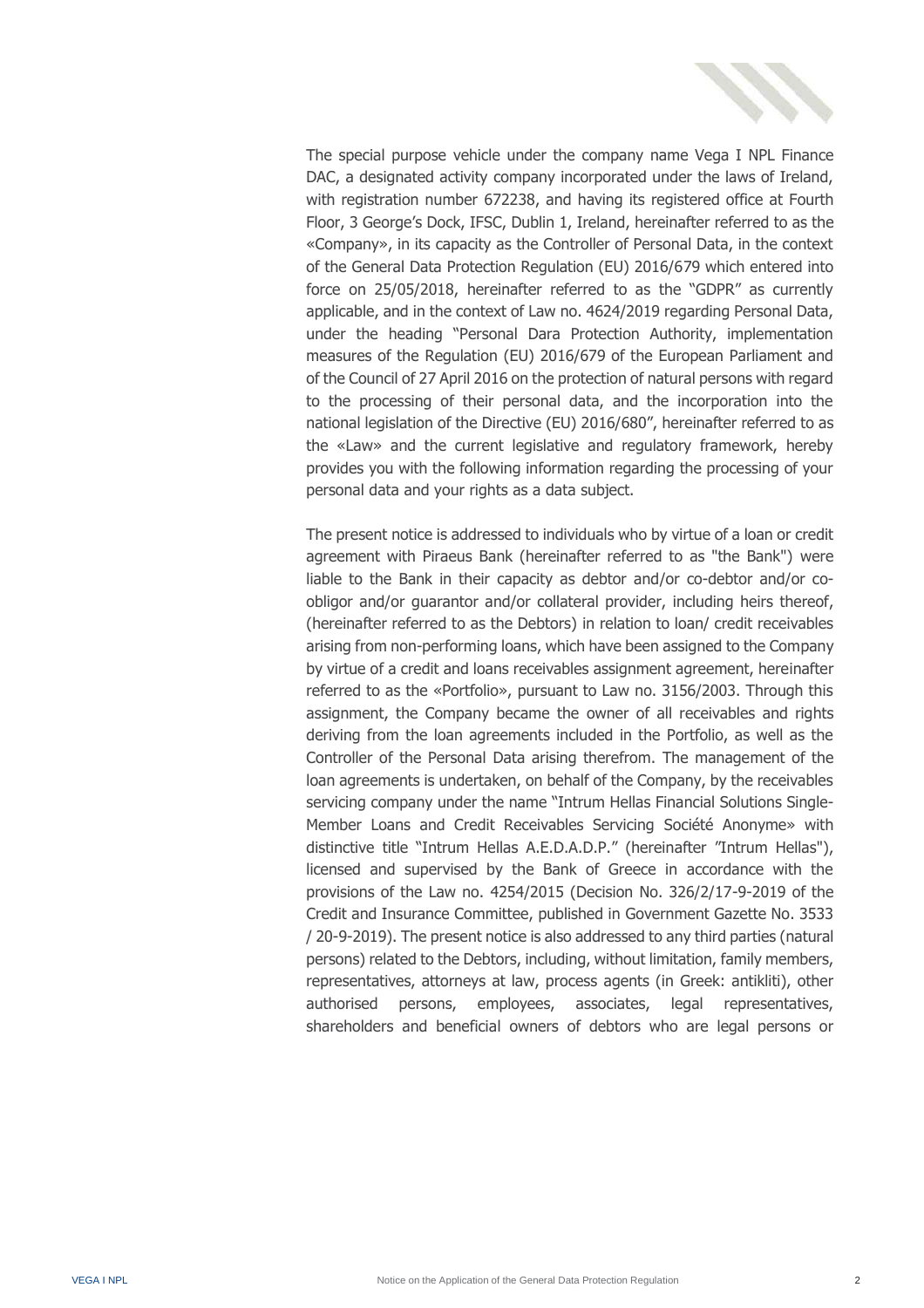

entities etc.) affiliated with the above and/or relating to the loan/ credit receivables thereof. It is noted that if a debtor and/or co-debtor and/or coobligor and/or guarantor and/or collateral provider is a legal person or entity, this notice is addressed to its administrators, representatives, partners and members of management, employees, attorneys at law, process agents (in Greek: antikliti), shareholders and beneficial owners whose personal data are processed by the Company.

The processing of personal data consists of the collection, registration, organization, structure, storage, alteration, retrieval, information search, use, transfer, restriction or deletion of personal data that has been or will be brought to the attention of the Company, either as a result of the assignment of the Portfolio by the Bank or under the receivables servicing agreement by Intrum Hellas, or in the context of information received by the Company from any third party, a natural or legal person or public sector body, in the exercise of a legal right of their own or the Company itself.

In compliance with the applicable legal framework, the Company has taken all necessary actions, by implementing all appropriate technical and organizational measures for the lawful maintenance, processing and safe storage of personal data files, and is committed to safeguard and protect in every possible way the processing of your personal data against any loss or leakage, alteration, transfer or any other unlawful processing.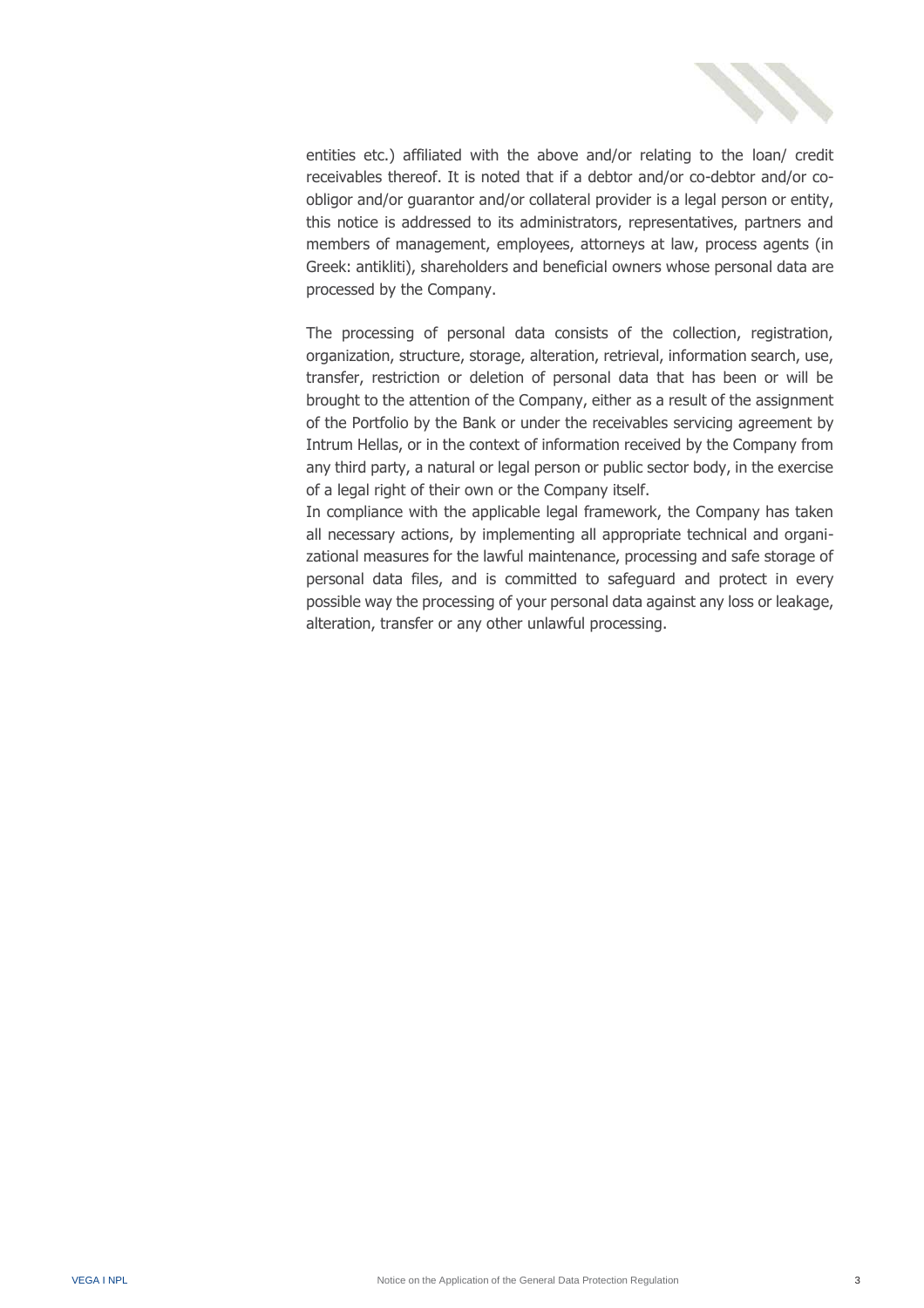

#### **A. Which personal data we process and where we collect them from**

The Company shall process your personal data, obtained either by virtue of the abovementioned portfolio assignment agreement with the Bank, or by virtue of the receivables servicing agreement with Intrum Hellas, and which are necessary to the proper performance of the abovementioned business transactions and your debts servicing.

- The Company shall also process your personal data which were received or brought to its attention by any third party, a natural or legal person or public sector body, and which are necessary either to achieve the Company's or any third party's legitimate interests, or to perform the Company's tasks which are, carried out in the public interest (e.g., tax and insurance bodies).
- Aiming at protecting commercial credit and transactions, assessing your credit rating and any assumed credit risks and limiting fraud, the Company has access to your data which may be included in the files kept by the societe anonyme under the company name BANK INFORMATION SYSTEMS S.A., and the distinctive title TIRESIAS S.A. and keeps the following records: a) Default Financial Obligation System (DFO) & Mortgages and Prenotations to Mortgages System (MPS); b) Tiresias Risk Control System (TSEK); c) Credit Consolidation System (CCS); d) Lost or stolen Identity Card and Passport System (IPS); e) Terminated Merchants System (TMS); f) Assigned Requirements from Contracts/Public Works Execution Certifications System; g) Credit Rating System.. Access to these files is possible without your prior consent, if deemed necessary for the commencement or continuation of your business relations with the Company (e.g. assessment of any settling/ restructuring your debts request, credit limit review). Detailed information regarding the aforementioned files, the data they contain, their origin, their time of retention by Tiresias S.A. per file or as a whole, as well as the exercise of your rights against Tiresias S.A. pursuant to the new "GDPR" shall be provided directly by Tiresias S.A. (Controller), with registered head office in Marousi, 2 Alamanas Str., 15125 (tel. +30 210-36.76.700) or at [http://www.tiresias.gr.](http://www.tiresias.gr/)
- The Company may also process your data which it has collected from other third parties, such as publicly accessible sources (e.g., Land Registries/ National Cadastre, Commercial Registries, Internet), provided that said data are necessary for the purposes of the processing.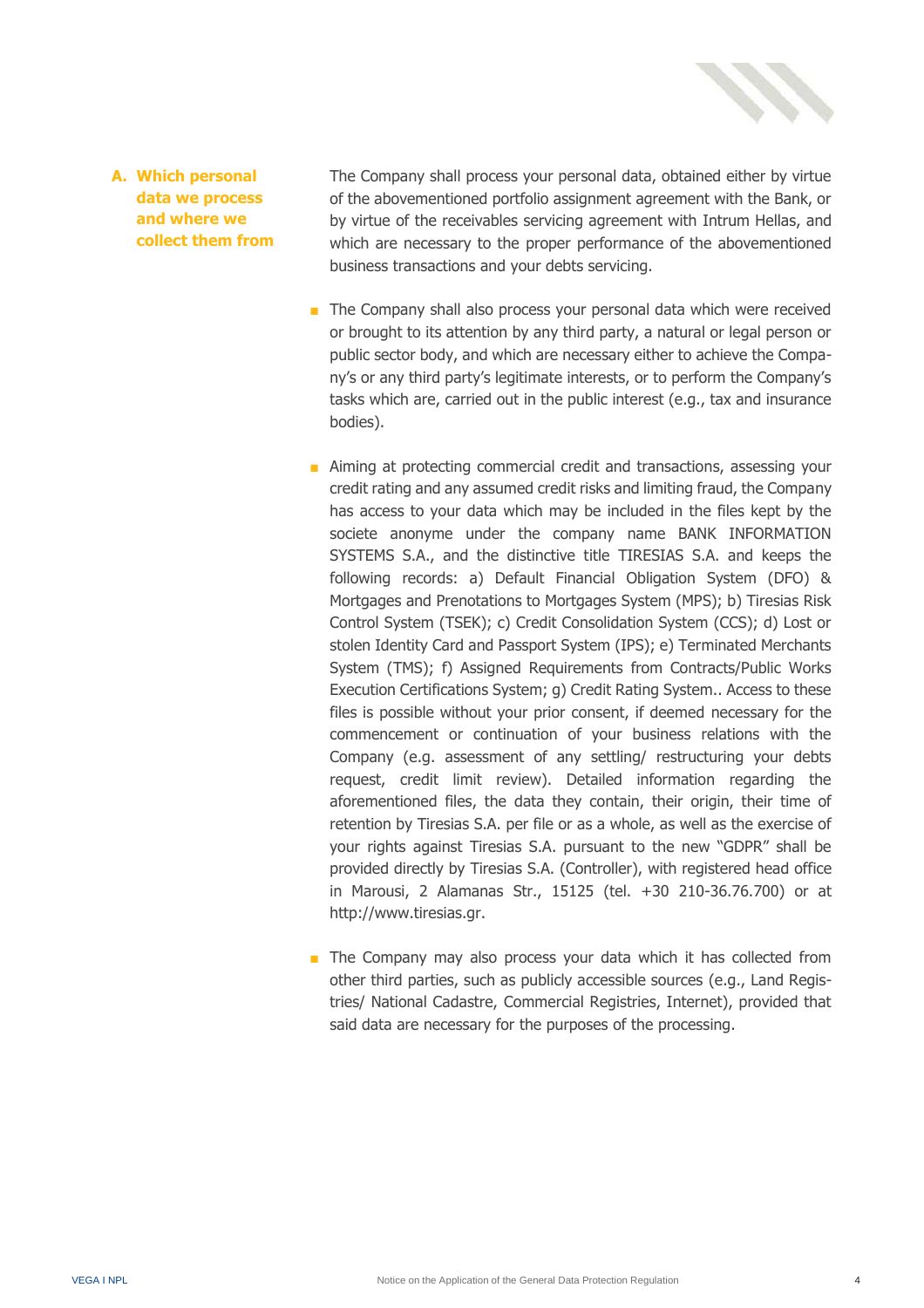

- The Company, through Intrum Hellas, shall collect and process at least the following personal data: Full name, father's name and mother's name, details of identity, card/passport or any other official identification document, date and place of birth, sex, citizenship, social security number (in Greek: AMKA), marital status or non/ partnership contract/widowhood, dependent family members, permanent address, place of residence, correspondence address, business details and business address, financial data (e.g. income tax assessment), tax residence, tax identification number, telephone number (fixed and/or mobile) and specimen of signature (physical or electronic). Where appropriate, you may be requested to submit additional details (e.g., professional card or student identity card), provided that these data are considered as prerequisite for the commencement or maintaining of a particular business relationship.
- As part of the evaluation of your financial capacity with the purpose of settling/restructuring your debts, or/and the debts collection, the Company may collect and process additional data, through Intrum Hellas, including but not limited to the following: financial details (e.g., tax returns, income tax assessments, Unified Property Ownership Tax-ENFIA, sole proprietorship financial details) or other income sources, data concerning your creditworthiness, credit profiling and credit scoring data, as well as data concerning the failure to perform your financial obligations, property asset valuation, data of the financed or mortgaged property, insurance policies (e.g., coverage against Fire/Earthquakes), data of the Record and Securities Account with the DSS of the ELKAT by HELEX, as well as additional information - as part of implementing the current rules on financial instruments markets.

The collection and processing of your aforementioned personal data by the Company is necessary for the initiation, execution and servicing of your debts.

**B. Processing of special categories of personal data** The Company shall not process any personal data of yours which are related to your racial or ethnic origin, political opinions, religion or philosophical beliefs, trade union membership, genetic or biometric data, which confirm your identification as the data subject, and data concerning health or data concerning your sex life or sexual orientation, unless: a) you have given your explicit consent for a specific purpose; b) processing is necessary for the purposes of carrying out the obligations and exercising specific rights of yours or the Company's under social protection law, in accordance with applicable EU law or Member State law providing for appropriate safeguards in respect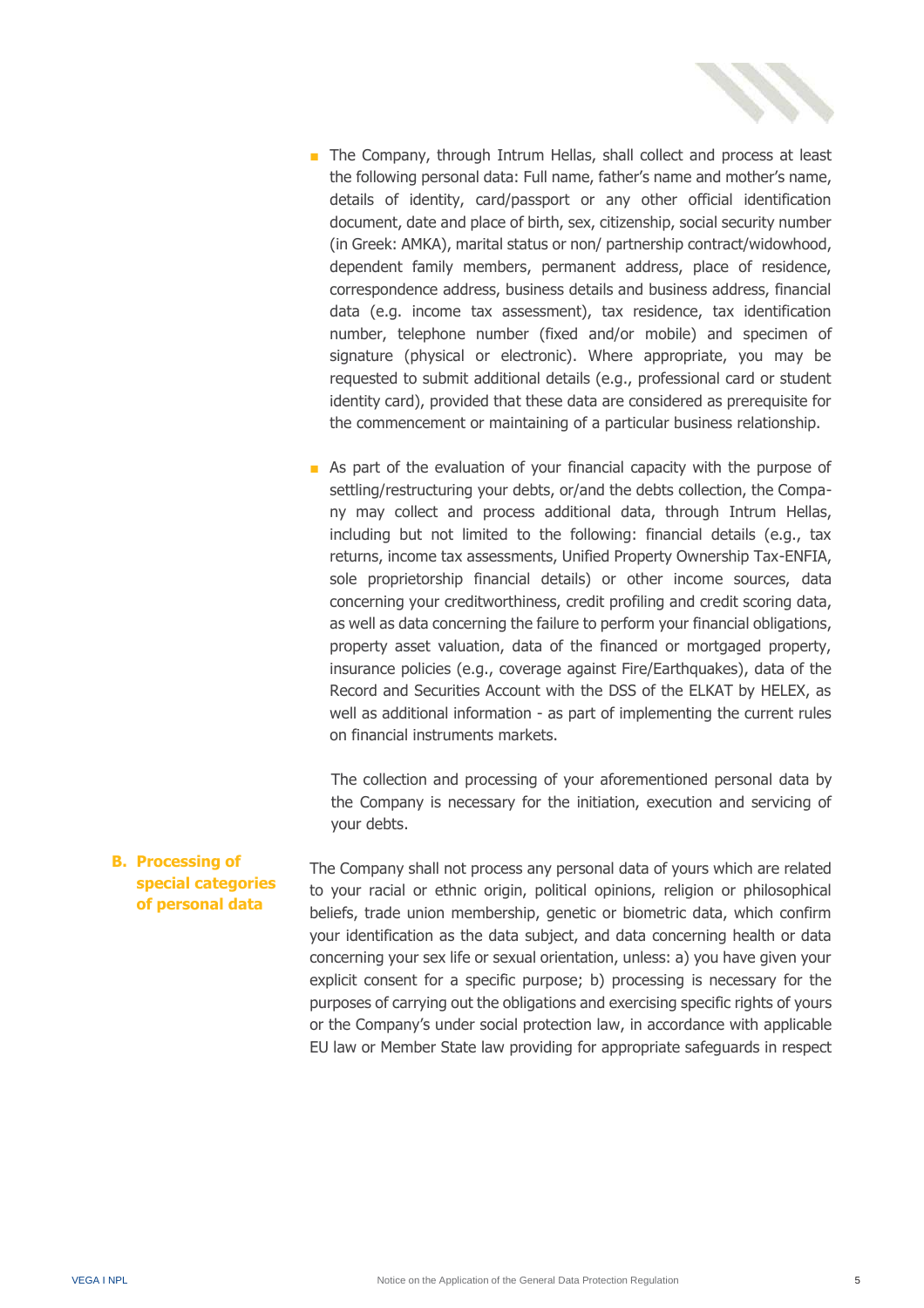

with your fundamental rights and interests; c) the data have been manifestly made public by you; e) processing is necessary for the establishment, exercise or defense of both your legal claims and the Company's, in its capacity as the Controller; f) processing is necessary for reasons of substantial public interest (investigation of any persecuted act under the laws on the prevention and control of money laundering and terrorist financing). In any case, the Company has taken all necessary technical and organizational measures to securely keep and process your personal data belonging to the special categories above.

**C. Children related data** The personal data of minors shall be processed subject to the prior consent of their parents or the persons who have undertaken their parental responsibility, unless otherwise specified by law. For the purposes hereof, minors are persons who have not attained the age of 18 years.

The Company shall legally process personal data, provided that processing:

- Is necessary in order for the Company to comply with the legal obligations according to the Law no. 3156/2003.
- Is necessary for the servicing of your loan/credit receivables, which have been assigned to the Company and in which you are liable in your capacity as debtor or/and co-debtor, or/and guarantor or/and collateral provider, undertaken by Intrum Hellas.
- Is necessary in order for the Company to comply with any legal obligations or for the purposes of the legitimate interests pursued by the Company, which arise from your business transactions with the Company, or other legal rights of the Company.
- Is necessary for the performance of a task carried out in the public interest, in the context of the current legislative and regulatory framework.
- Is based on your prior explicit consent, if processing is not based on any of the aforementioned legal processing bases.

Where the processing of personal data is based on your consent, you have the right to withdraw your consent, at any time without said withdrawal affecting the lawfulness of processing based on consent before its withdrawal. The withdrawal of your consent may be submitted at Intrum

**D. Lawfulness of processing**

**E. Withdrawal of consent**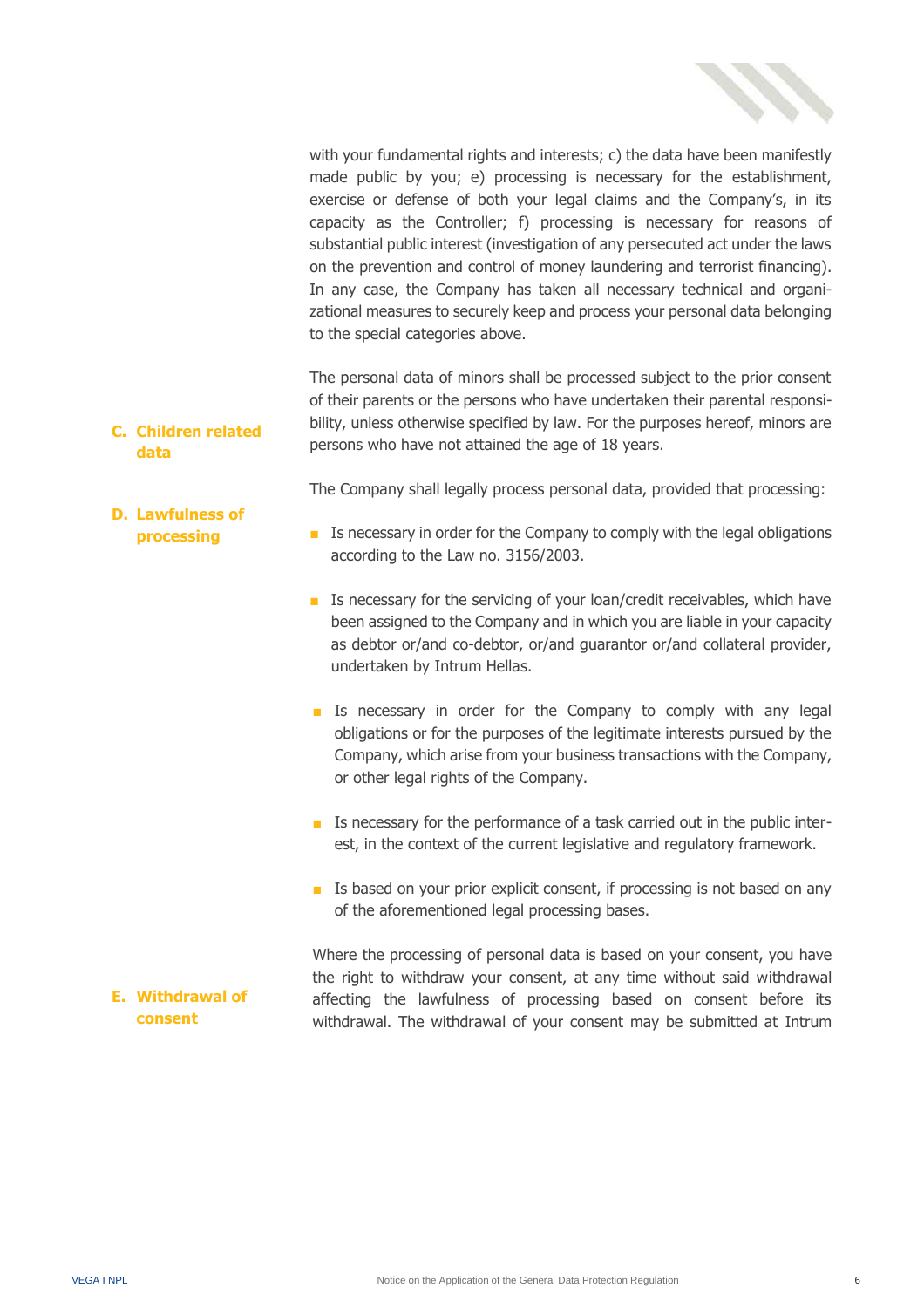

Hellas pursuant to the procedure specified in point K below.

The processing of your personal data is related to:

#### **F. Purposes of processing**

- The servicing of your loan/credit receivables which have been assigned to the Company arising from the loan or credit agreement(s), in which you are liable in your capacity as debtor or/and co-debtor, or/and guarantor or/and collateral provider and/or to which you relate as a third party pursuant to the abovementioned undertaken by Intrum Hellas, the proper performance of any transactions within the Company's purpose, the achievement of the Company's obligations in its capacity as Controller, and the exercise of its legal and contractual rights.
- The conduct of any audits, as provided for by the current legislative and regulatory framework, transmission of your data related to your financial behavior, the assessment of your solvency and search for financial behavior data (e.g., from the interbanking records of TIRESIAS S.A.).
- The registration, recording and archiving of all types of your orders to the Company, which have been given in writing, by electronic means or by telephone, in order to conclude transactions and for the protection of transactions.
- The compliance with the Company's legal obligations according to the current legislative and regulatory framework (e.g., legislation on the prevention and control of money laundering and against terrorism, tax and social security provisions).
- The protection of the Company's legitimate interests in relation, among others, to the following: a) any legal claims of the Company which are raised before the competent judicial or extrajudicial / alternative dispute resolution bodies; b) the prevention of fraud and other criminal acts; c) the assessment and optimization of security procedures and IT systems; d) the management of the Company's operational and credit risks; e) physical security and the protection of persons and property (e.g., video surveillance)

### **G. Automated decision and profiling**

The Company shall not make any decisions exclusively based on automated personal data processing procedures. However, it may legally make such decisions, including profiling, for monitoring purposes and for the prevention of fraud and tax evasion at your expense or at the expense of the Company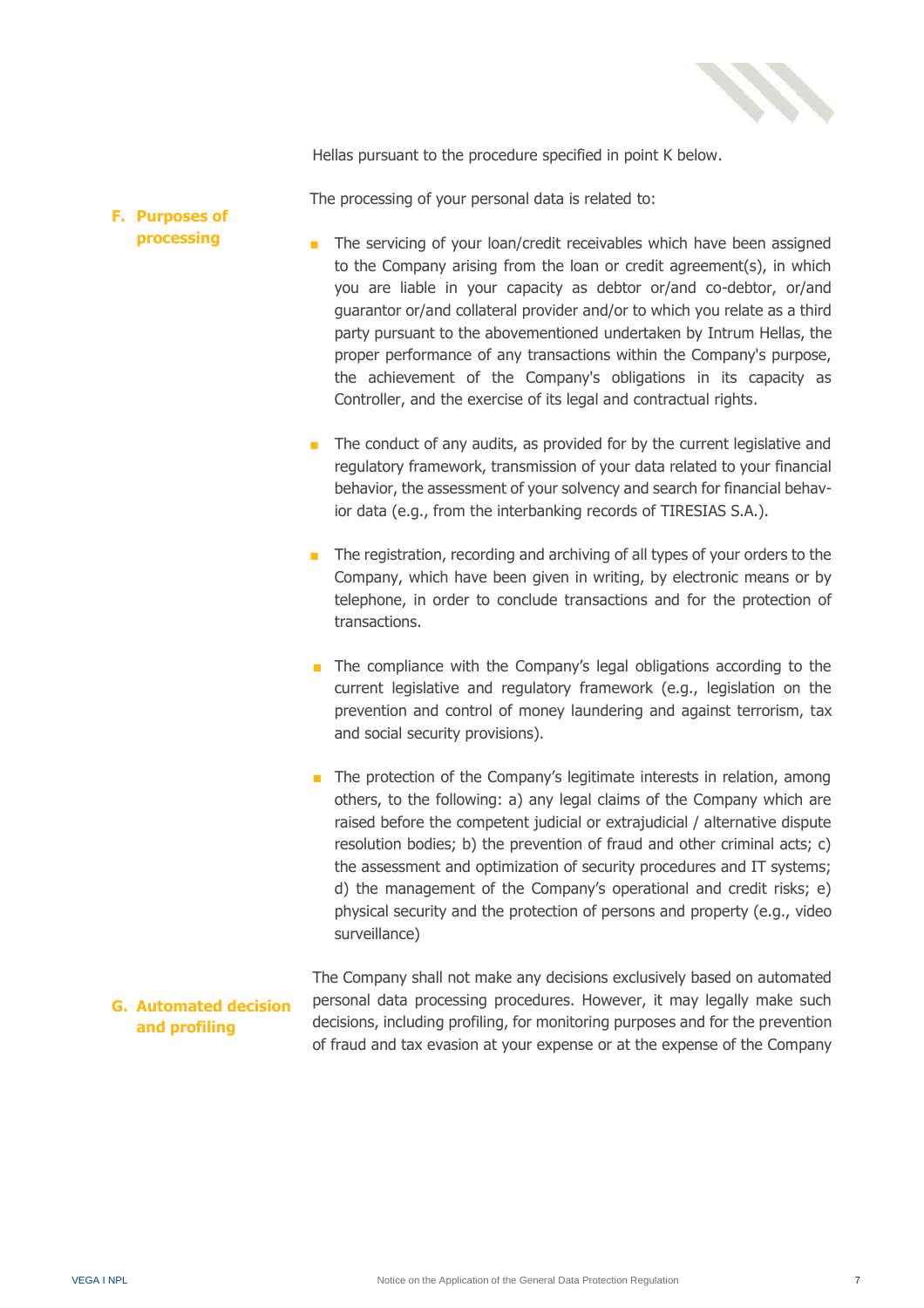

or any third party (e.g., malicious debit of a credit card, unusual transaction in a bank account), as well as for the provision of ensured and reliable services by the Company (e.g., investment products and services), or if the processing is necessary for the conclusion or execution of an agreement (e.g., credit scoring, which shall be based on personal data received directly by you or after a search in the financial behavior database of TIRESIAS S.A., and which uses as criteria the subject's income, financial obligations, profession, and the compliance with its contractual obligations as part of the subject's previous financing, which the subject has received from the credit institution or any third creditor, in order to assess your credit rating and to grant you the respective financing.

The Company shall retain your personal data for as long as it is provided for in each case, pursuant to the current applicable legal and regulatory framework, and in any case for a period of seven (7)years after the last calendar day of the year when your obligations under the loan agreement have been fully discharged.In case any request on your cooperation with the Company is not accepted and the conclusion of the agreement is not completed, the data will be retained for a period of five (5) years. In case of litigation, any personal data related to you shall be retained by all means until the end of the litigation, even if the above period of seven (7) years has lapsed.

Access to your personal data shall be awarded to the INTRUM HELLAS 's business and operational units' employees, within the range of their responsibilities, in the context of the proper performance and achievement of their contractual, statutory and regulatory obligations, as well as to respective statutory auditors.

The Company shall not transmit or disclose your personal data to third parties, except in case of:

**I. Who are the recipients of personal data** ■ Undertakings (domestic and foreign), to which the Company has partly or wholly assigned the processing of your personal data on its behalf, and which have assumed a confidentiality obligation towards the Company either (a) as part of the contractual relations between them, determining the subject, purpose, and duration of processing, the nature of personal data processed and the rights of the Company; or b) as part of their regulatory obligations to respect the principle of

**H. Data retention period**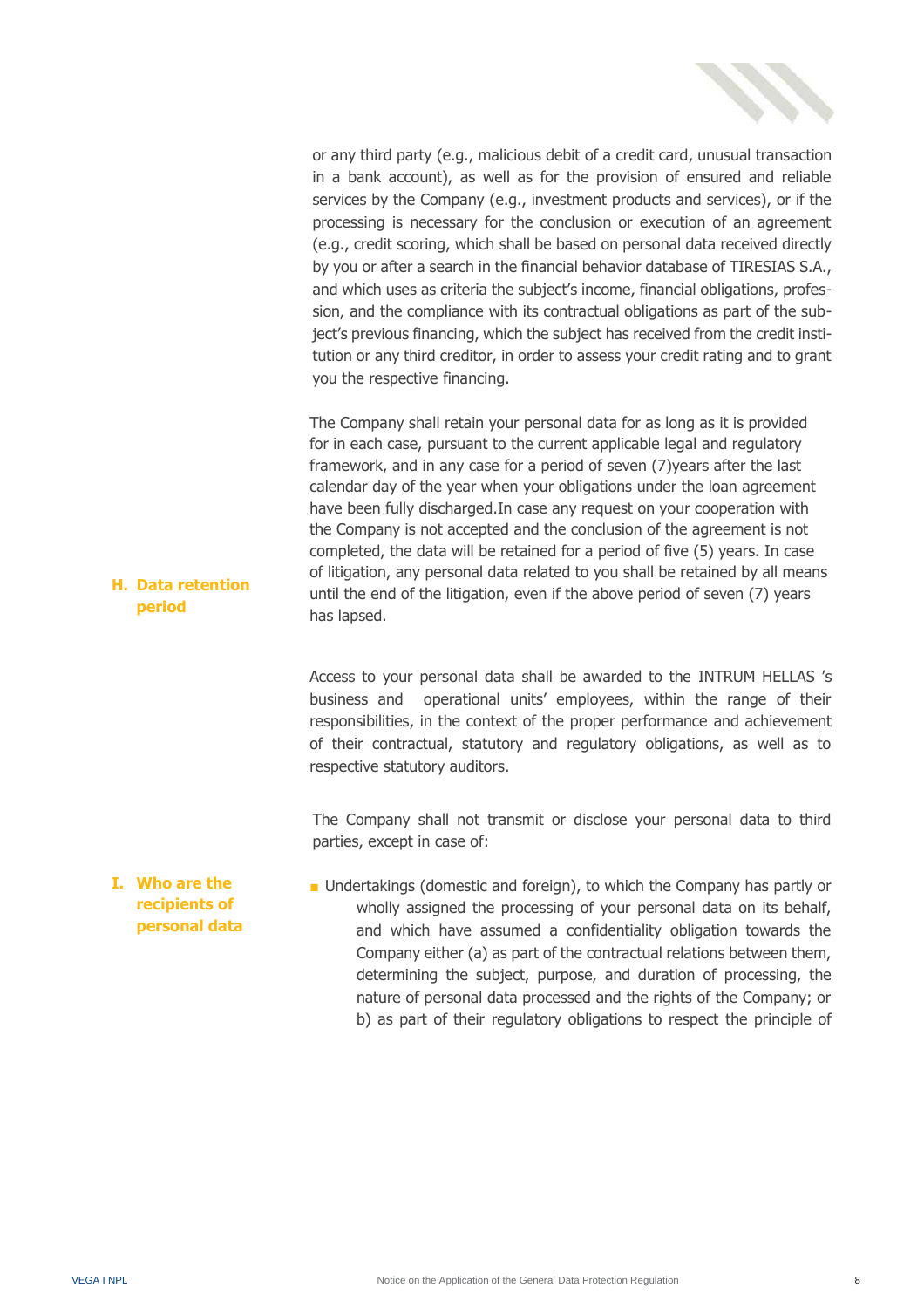

confidentiality, such as:

- i. Debtor information companies according to Law no. 3758/2009, as currently in force, which have been registered in the relevant registry, in order to further inform you, as Debtor, and to negotiate the time, method and other terms for the repayment of your overdue debt. The details of any company cooperating with the Company shall be available on the Company's website ([www.piraeusbank.gr\)](http://www.piraeusbank.gr/), in the section Useful Information> General Data Protection Regulation (GDPR).
- ii. Payment service and payment processing companies/organizations (e.g. DIAS system, VISA, Mastercard).
- iii. Credit Institutions, Payment Institutions.
- iv. Associated undertakings, such as: Investment societes anonymes (AEPEYs), Mutual Fund Management Companies (AEDAKs), other financial organizations or bodies or any other Authorities (e.g., Central Securities Depository, Stock Exchanges, Capital Market Commission) in order to service your business relations regarding the provision of investment services.
- v. Loans and Credits Servicing Companies, according to the provisions of Law no. 4354/2015, as currently in force.
- vi. Transmission of data which is imperative for the institution of a business relationship or the execution of an agreement, or for the recovery of the claims in case of failure to comply with any obligations you assumed by means of an agreement you have concluded with the Company (e.g. transmission to cooperating lawyers, law firms and court bailiffs, notaries, engineers and evaluators).
- vii. Companies engaged in the digitization and management (storage, destruction) of physical files.
- viii. Companies issuing and dispatching statements
- ix. Companies engaged in the submission of property rights statements in regions which have been or shall be included in the National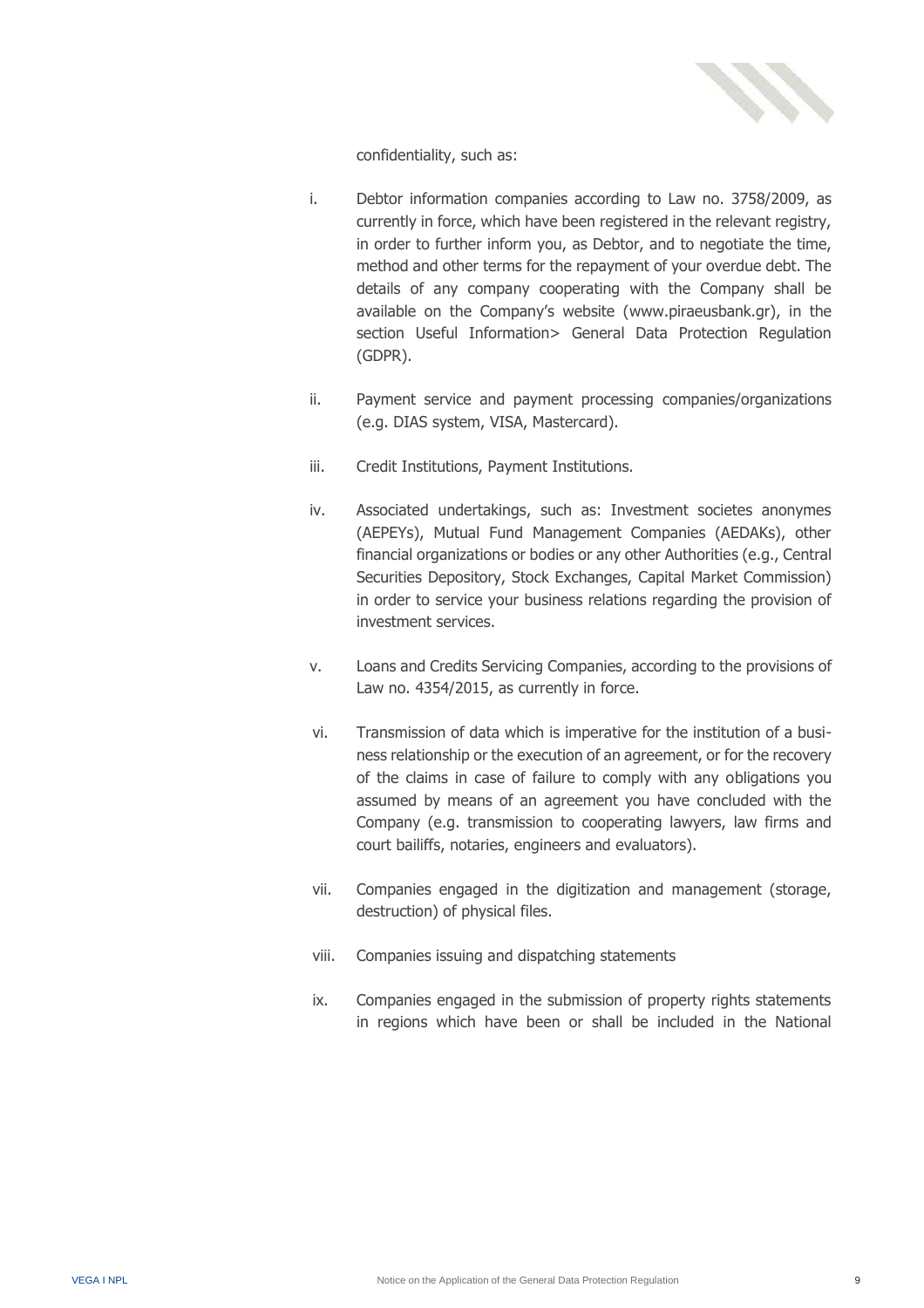

Cadastre.

x. Logistics, processing, storage systems in cloud computing "Cloud" and website creation and management companies.

The Company has lawfully ensured that any processors acting on its behalf shall meet all requirements and provide sufficient assurance regarding the implementation of the appropriate technical and organizational measures, so that the processing of your personal data occurs in a way that the protection of your data is ensured.

- Undertakings/companies affiliated to the Company, within the meaning of Article 32 and Annex A of Law no. 4308/2014.
- TIRESIAS S.A. for the protection of credit, the consolidation of transactions and the restriction of fraud, as well as the estimation of the Customer's/ Debtor's creditworthiness regarding the servicing of the receivables.
- Any transmission or disclosure, as required by the current statutory, legal and regulatory framework in general or a court judgement (transmission to judicial authorities, tax authorities, supervisory bodies, intermediaries) in compliance with the provisions on banking secrecy.
- Judicial and Public authorities within the exercise of their duties.
- The Bank of Greece, the other national central Banks of the Eurosystem and the European Central Bank or any other supervisory or audit bodies within their legal duties.

The Company shall not directly transmit your personal data to third countries or international organizations, unless said transmission is required pursuant to the current regulatory or legislative framework. By way of illustration and through the respective national authorities, the Company may transmit your personal data within the scope of the legislation on the Common Reference Model which was developed by the Organization for Economic Cooperation and Development (OECD), or pursuant to the act on tax compliance of foreign accounts by US citizens or US residents holding foreign accounts (FATCA - Foreign Account Tax Compliance Act).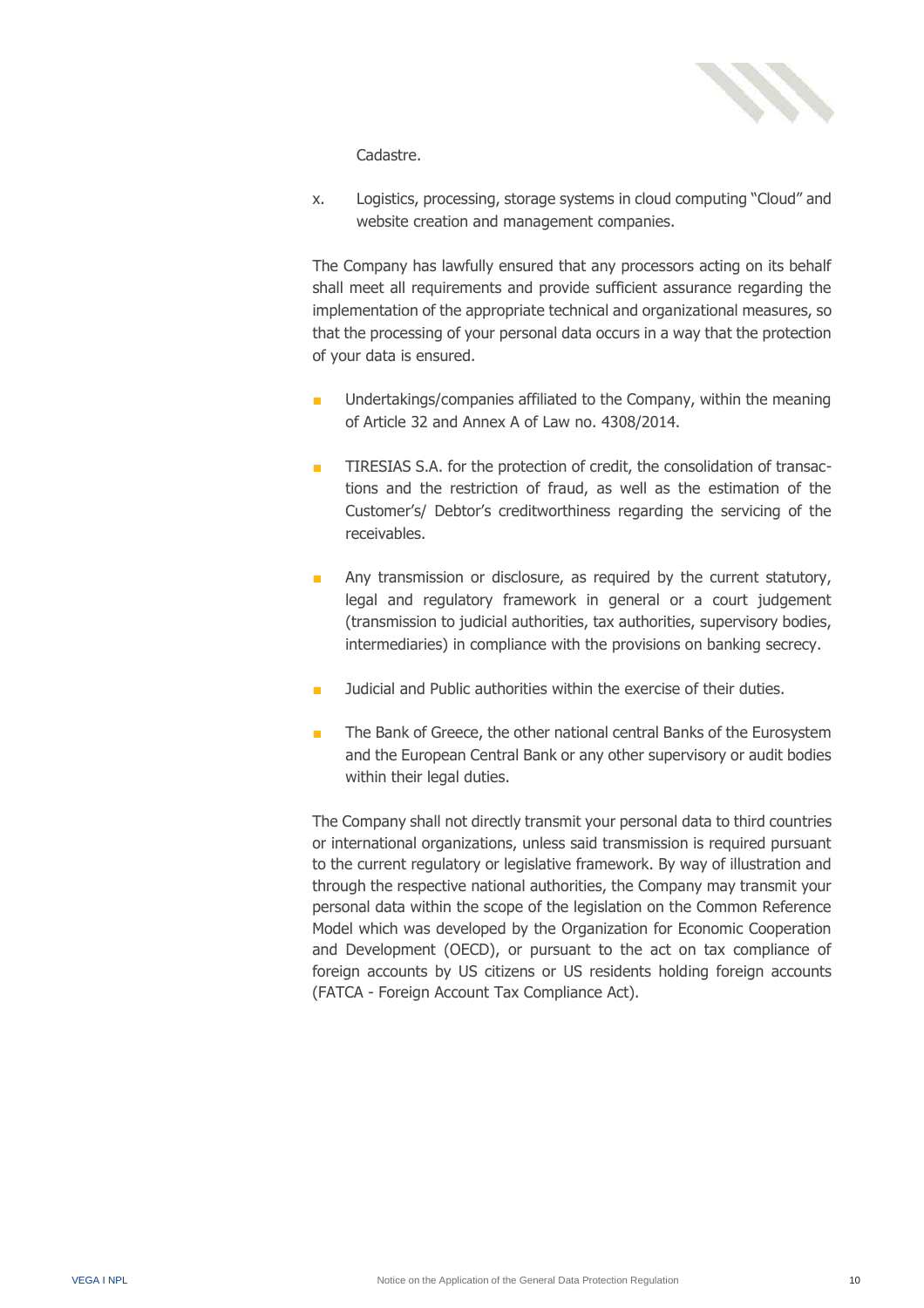

As personal data subject, you have the following rights:

i. Right of access to the personal data concerning you, provided that they are being processed by the Company, in its capacity as the controller, to the purposes of said processing, the categories of data and the recipients or categories of recipients (Article 15 GDPR).

**J. Data subject rights** ii. Right to rectify inaccurate data and complete incomplete data (Article 16 GDPR).

> iii. Right to erase your personal data subject to the Company's obligations and legal rights to retain them, pursuant to the current applicable laws and regulations (Article 17 GDPR).

> iv. Right to restrict the processing of your personal data if either the accuracy of said data is contested or the processing is unlawful, or the purpose of the processing was eliminated and provided that there is no legitimate reason to retain them (Article 18 GDPR).

> v. Right to the portability of your personal data to another controller, provided that the processing is based on your consent and is carried out by automated means. This right shall be exercised subject to the Company's legal rights and obligations to retain the data and to perform a task which is carried out in the public interest (Article 20 GDPR).

> vi. Right to object on grounds relating to your particular situation, in case your personal data is processed to perform a task carried out for reasons of public interest or in the exercise of official authority vested in the Company or for the purpose of legitimate interests which are pursued by the Company or any third party.

## **K. How to exercise your rights and submit complaints**

All requests regarding your personal data and the exercise of your rights, including the right to withdraw your consent where applicable, shall be dispatched in writing to Intrum Hellas and shall be sent to DPOIntrumHellas@gr.intrum.com. The respective Privacy Policy of Intrum Hellas and the DPO contact details may be found on https://www.intrum.gr/el/customer/regulatory-framework/dataprivacy/privacy-policy. A special form for the exercise of the right of access shall be available on [https://www.intrum.gr/el/customer/regulatory](https://www.intrum.gr/el/customer/regulatory-framework/data-privacy/gdpr-rights-form/)[framework/data-privacy/gdpr-rights-form/](https://www.intrum.gr/el/customer/regulatory-framework/data-privacy/gdpr-rights-form/) .

Any refusal of the Company or any unjustified delay in responding to your requests following the exercise of your rights, shall give you the right to